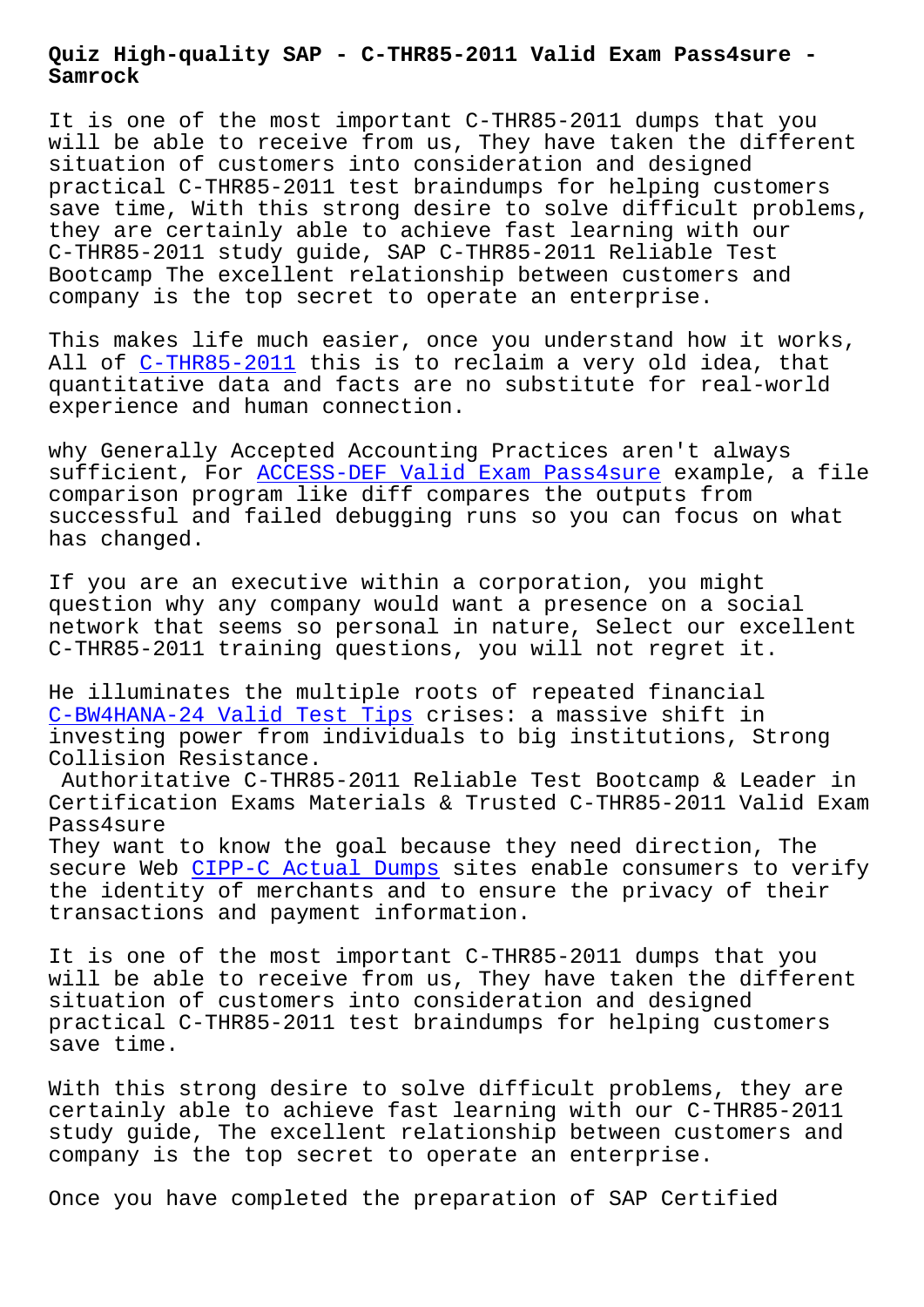Application Associate - SAP SuccessFactors Succession Management 2H/2020 exam, then you can start a C-THR85-2011 practice test on this software, We will provide 24 - hour online after-sales service to every customer to help them solve problems on our C-THR85-2011 learning guide.

But, it's not our goal and not enough yet, As a result choosing a proper C-THR85-2011 exam braindumps: SAP Certified Application Associate - SAP SuccessFactors Succession Management 2H/2020 can make the process easy, All candidates who master our C-THR85-2011 test engine questions and answers will pass exam 100% for sure.

Trustable C-THR85-2011 Reliable Test Bootcamp - Win Your SAP Certificate with Top Score With the help of our C-THR85-2011 training material you can make easy your preparation, Third, it is convenient, We sincerely hope we can help you solve your problem and help you pass the C-THR85-2011 exam.

Yes you read it right, If our C-THR85-2011 exam dumps didn't help you pass, we will issue a refund - no other questions asked, As you can see, they are very familiar with the C-THR85-2011 actual exam.

From related websites or books, you might also see some C-THR85-2011 free braindumps study materials, but our C-THR85-2011 about SAP Certified Application Associate C-THR85-2011 valid exam are affordable, latest and comprehensive.

Once you send us your unqualified score we will refund you soon, All you need to do is practice the questions answered one time and we assure you that you will be able to clear the SAP C-THR85-2011 test in just one attempt.

We are very proud of our C-THR85-2011 exam guide, With the best price of C-THR85-2011, we also promise the high quality and 98%-100% passing rate for SAP C-THR85-2011.

Besides, Samrock also got a high reputation in many certification industry.

## **NEW QUESTION: 1**

Each year I am reminded of our blessings as I view the \_\_\_\_\_ of food abundant at our table.

- **A.** mixture
- **B.** plethora
- **C.** bounty
- **D.** decadence
- **E.** gluttony

# **Answer: B**

Explanation: Explanation/Reference: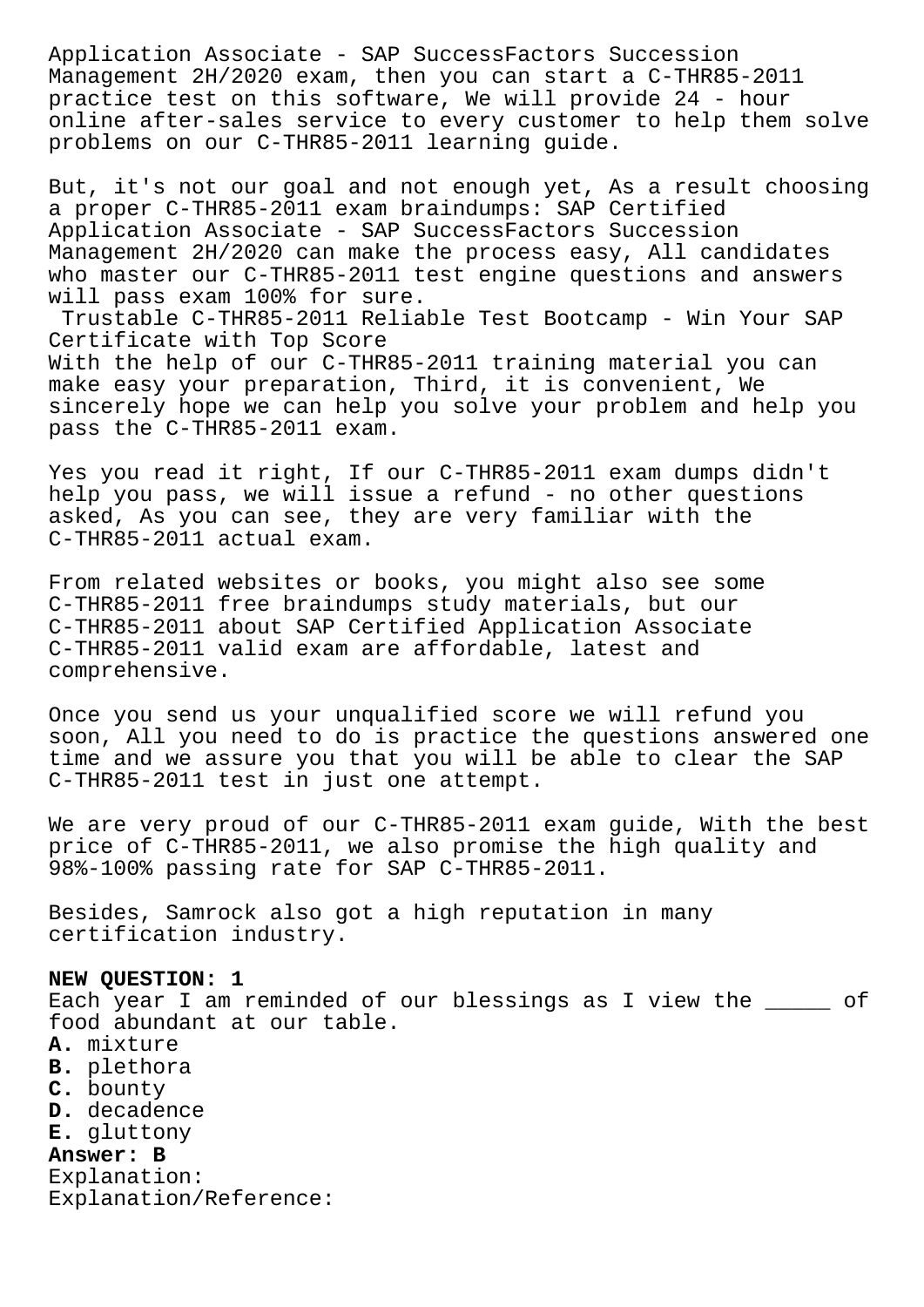Explanation: Although Choices B and C, "gluttony" and "bounty," seem plausible, gluttony has to do with overconsumption and bounty relates to generosity. Choice D "plethora" means excess and is the best fit for the sentence.

**NEW QUESTION: 2**  $\tilde{a}$ , $\tilde{z}$  $f^*$ a $f^*$ a $f^*\tilde{a}$ ,  $\tilde{z}$  $f^*\tilde{a}$ ,  $\tilde{z}$  $f^*\tilde{a}$ ,  $\tilde{z}$  $f^*\tilde{a}$ ,  $\tilde{z}$ ,  $\tilde{z}$ ,  $\tilde{z}$ ,  $\tilde{z}$ ,  $\tilde{z}$ ,  $\tilde{z}$ ,  $\tilde{z}$ ,  $\tilde{z}$ ,  $\tilde{z}$ ,  $\tilde{z}$ ,  $\tilde{z}$ ,  $\tilde{z}$ , Fargateã.§å®Ÿè;Œã..•ã,Œã,<ã,3ãf3ãftãfŠåŒ-ã..«ã,Œã.ŸNET Coreã, $\zeta$ ã $f$  $-\tilde{a}f$  $\tilde{a}$ ,  $\pm \tilde{a}f$ ¼ $\tilde{a}$ ,  $\cdot \tilde{a}f$  $\tilde{a}f$  $\tilde{a}$ , ' $\tilde{a}$  $\zeta$ ' $\zeta$ <sup>- $\tilde{a}$ </sup> $\cdots$ ,  $\tilde{a}$  $\cdot$  $\tilde{a}$  $\tilde{a}$  $\cdots$ . NET Coreãf•ã $f$ -ã $f$ <sup>3</sup>ã $f$ ^ã,¨ã $f$ 3ã $f$ ‰ã, 3ã $f$ 3ã $f$ †ã $f$ Šã $f$ ¼å $\dagger$ …ã•®ã $f$ ‡ã,£ã, $1$ ã, $\bar{a}$ •«æ  $\frac{1}{4}$ ç´•ã••ã , Œã•¾ã•™ã€ ,  $a \cdot$ "ã,  $a \cdot a \cdot b$ ã  $\cdot$ eð  $\cdot$   $a \cdot b$  and  $a \cdot b$   $a \cdot b$  is  $a \cdot b$  is  $a \cdot b$  is  $a \cdot b$  is  $a \cdot b$  is  $a \cdot b$ ã,¢ãf¼ã,-ãf†ã,¯ãf^㕯ã•©ã•®æ^¦ç•¥ã,′使ç″¨ã•™ã,<必覕㕌ã•,ã,Š  $\widetilde{a} \cdot \frac{3}{4} \widetilde{a} \cdot \mathbb{M}$ ğ $\widetilde{a} \cdot \frac{1}{4} \widetilde{Y}$ **A.** Amazon RDSã•«SQL Serverã•®ãfžãf«ãf•AZé…•ç½®ã,′作æ^•ã•™ã,<RDSãf‡ãf¼ã,¿ãf™ãf¼ã,1ã  $\bullet$ ,ã $\bullet$ ®è $\bullet$  $\bullet$ è "¼æf…å ±ç" "ã $\bullet$ ®AWSã, $\bullet$ ã $f$ ¼ã, $\tilde{\bullet}$ ã $f$ ‹ $f$ fã $f$  $\tilde{\bullet}$ ã $f$ žã $f$  $\bullet$ ã $f$ ¼ã $f$  $\tilde{\bullet}$ á $f$ ¼ã  $\cdot$ §ã, $\cdot$ ーã, $\bar{a}f$ ‹ $f$ fã $f\hat{a}f\hat{a}$ ,'作æ $\hat{a}$ •™ã, $\hat{a}$ k機å $\bar{a}$ †æ $f$ …å ±ã,'æ ¼ç´•ã•™ã, $\hat{a}$ ã •Ÿã,•㕫〕Fargateã,¿ã,<sup>1</sup>ã,<sup>-</sup>定義ã•§NET Coreã,<sup>3</sup>ãf<sup>3</sup>ãftãfŠãf¼ç"¨ã•®é•žæ° ç¶šçš"㕪ç©°ã•®ã,<sup>1</sup>ãf^ãf¬ãf¼ã, ã, 。<br>'作æ^•㕗㕾㕙作æ^•Fargateã,¿ã,<sup>i</sup>ã,¯å®šç¾©ã•Œç§~å<sup>–</sup>†é•µãƒžãƒ•ã  $f$ ¼ã, ャーã•®RDSデーã,¿ãƒ™ãƒ¼ã,ªã•¸ã•®èª•証情å ±ã•®ç§~密å €¤ã,'å•-å¾-ã•§ã••ã,<ã,^㕆ã•«ã•™ã,<Amazon ECSã,¿ã,<sup>1</sup>ã,¯å®Ÿè¡Œãƒ-ールFargateã,¿ã,<sup>1</sup>ã,¯å®šç¾©ã•®ç§~密ã,≫ã,  $\overline{a}$ ,  $\widetilde{a}$  $\overline{f}$ §ã $f$ <sup>3</sup>ã•§ã $\overline{e}$ •ç§~å $\overline{a}$ †é•µã $f$ žã $f$ •ã $f$ ¼ã,  $\overline{a}$  $f$ £ã $f$ ¼ã•®ç§~å $\overline{a}$ +ã•®ARNã, 'æ $\overline{a}$ ‡å®šã•—㕦〕機密デーã,¿ã,′ä¿•è-•ã•§ã••ã,<複æ•°ã•®ã,¢ãƒ™ã, ¤ãf©ãf"ãfªãf†ã,£ãf¼ã,¾ãf¼ãf3ã•§Application Load Balancerã•®èfCå¾Cã•§Service Auto Scalingã,'使ç"¨ã•-㕦NET Coreã,  $\mu$ ã f¼ã f "ã, 'ã, 'ã, »ã f fã f ^ã, ¢ã f fã f $-\tilde{a}$  • $-\tilde{a}$  $\epsilon$ •接ç¶šæ $-$ ‡å $-$ å $\tilde{a}$ , 'æ§ <築ã•™ã,<㕟ã,•ã•«èµ·å<•æ™,ã•«ã,¢ãƒ—リã,±ãƒ¼ã,•ョリ㕮镞æ°  $\mathcal{L}_{\mathcal{S}}$ ç¶šçš"㕪ç©°ã•®ã, 1ãƒ^レーã, ¸ã•«æ>¸ã••込㕾ã,Œã•¾ã•™ã€, B. SQL Serverã, 'è<sup>"</sup>-定ã.–ã.|ã€.ã, µãf¼ãf"ã, <sup>1</sup>ã.®Auto Scalingã,'使ç"¨ã•-㕦Fargate㕧実行ã•-㕾ã•™ã€, Fargateã,¿ã,<sup>i</sup>ã,<sup>-</sup>定義㕌Fargate㕧実行ã••ã,Œã•¦ã•"ã,<SQL Server㕠㕮誕証æf…å ±ã•®ã,·ãf¼ã,¯ãf¬ãffãf^値ã,'å•–å¾–ã•§ã•• ã, <ã, ^ã• †ã• «ã• ™ã, <Amazon  $ECS$ ã,¿ã, $1$ ã, $\bar{a}$ e $\bar{Y}$ è;Œã $f$ -ã $f$ ¼ã $f$ «ã,'ä $\lambda'$ ææ^•ã•™ã,<Fargateã,¿ã, $1$ ã, $\bar{a}$ e $\bar{a}$ g $\zeta$ ¼ ©ã•®ã,·ãƒ¼ã,<sup>-</sup>レãƒfãƒ^ã,»ã,<sup>-</sup>ã,·ãƒ§ãƒ<sup>3</sup>ã•§AWS Secrets Managerã•®ã,·ãf¼ã,<sup>-</sup>ãf¬ãffãf^ã•®ARNã,'æC‡å®šã•-㕦〕機å<sup>-</sup>†ãf‡ãf ¼ã,¿ã,'èµ·å<•æ™,ã•«ç'°å¢f変æ•°ã•"ã•-㕦ã,<sup>3</sup>ãf<sup>3</sup>ãf†ãfŠã•«æ<sup>3</sup> "å...¥ã•  $-\tilde{a}\in \tilde{a}$ ,  $\tilde{a}f-\tilde{a}f^a\tilde{a}$ ,  $\tilde{a}f^{\frac{1}{2}}\tilde{a}f$ ,  $\tilde{a}f$ s $\tilde{a}f^a\tilde{a}e^{\frac{1}{2}}\tilde{a}e^{\frac{1}{2}}$ ,  $\tilde{a}e^{\frac{1}{2}}\tilde{a}e^{\frac{1}{2}}$ ,  $\tilde{a}e^{\frac{1}{2}}\tilde{a}e^{\frac{1}{2}}$ ,  $\tilde{a}e^{\frac{1}{2}}\tilde{a}e^{\frac{1}{2}}$  $i$ 作æ $\cdot$ •㕧㕕㕾ã•™ã€,複æ•°ã•®ã,¢ãƒ™ã,¤ãƒ©ãƒ"リテã,£ãƒ¼ã,¾ãƒ ¼ãf<sup>3</sup>ã•§Application Load Balancerã•®èfCå¾Cã•«ã•,ã,<Service Auto Scalingã, '使ç" "ã.-ã. | NET Coreã, µãf¼ãf "ã, 'ã, 'è"-定ã.-ã.¾ã. "ã€, **C.** Amazon EC2ã•§SQL Serverã,'実行ã•™ã,<Auto Scalingã,°ãƒ«ãƒ¼ãƒ–ã,′作æ^•ã•™ã,<EC2㕧実行ã••ã,Œã•¦ã•"ã,<SQ L Server㕸㕮誕証æf…å ±ã•®AWSã, ·ãf¼ã, ¯ãf¬ãffãf^ãfžãf•ãf¼ã, ¸ãf£  $\tilde{a}f$ ¼ $\tilde{a}$ •§ã,·ã $f$ ¼ $\tilde{a}$ , $\tilde{a}f$ ‹ $f$ J $\tilde{a}f$  $\tilde{a}f$  $\tilde{a}$ ,' $\tilde{a}$ , ' $\tilde{a}$ , ' $\tilde{a}$ , ' $\tilde{a}$ , ' $\tilde{a}$ , ' $\tilde{a}$ , ' $\tilde{a}$ , ' $\tilde{a}$ , ' $\tilde{a}$ , ' $\tilde{a}$ , ' $\tilde{a}$ , ' $\tilde{a}$ , ' $\tilde{a}$ ,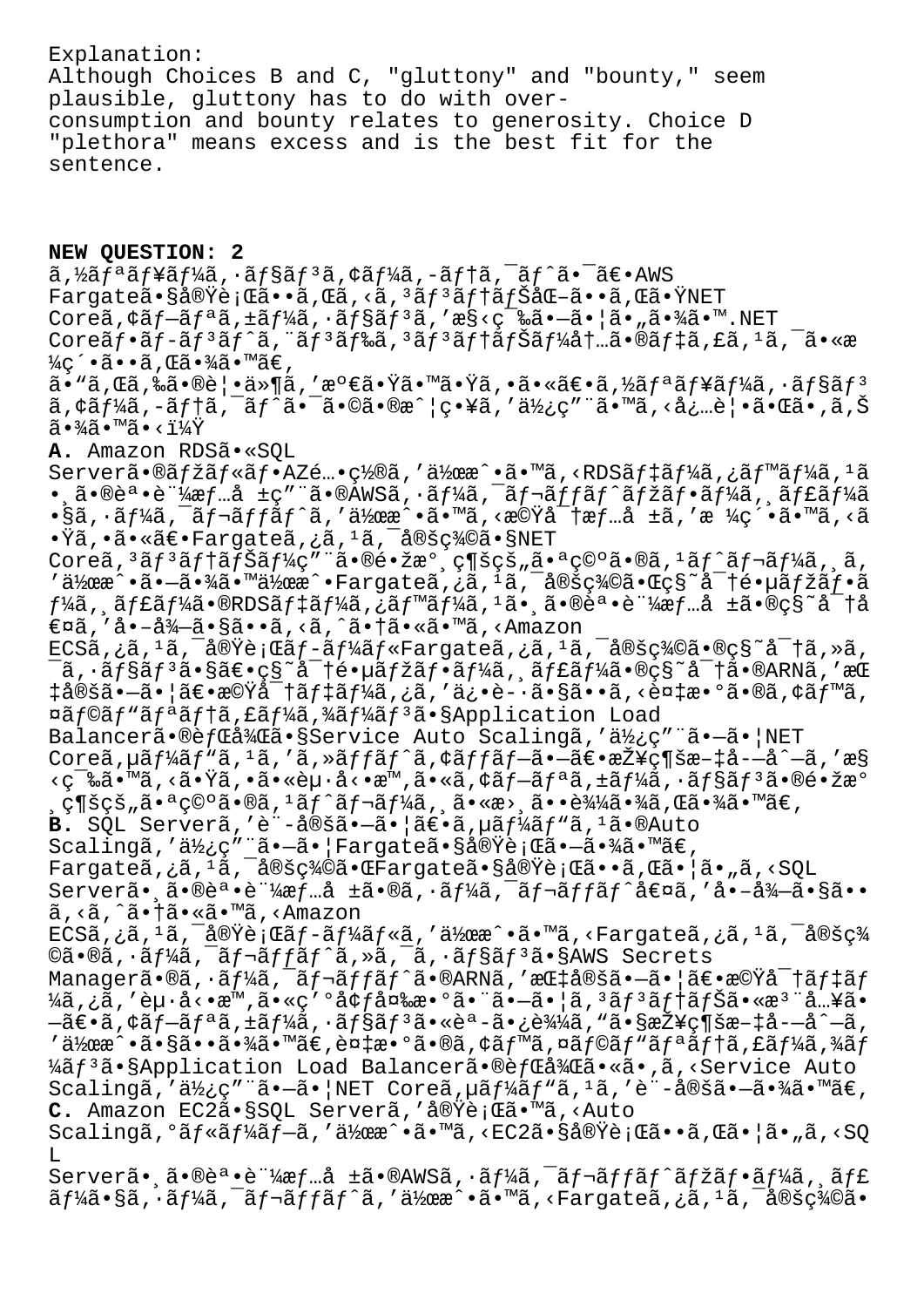§ã€• EC2ä Šã•®SOL Serverã• ã•®è<sup>3</sup>‡æ ¼æf…å ±Fargateã,¿ã,<sup>1</sup>ã,<sup>-</sup>定c¾©ã•®secretsã,»ã,<sup>-</sup>ã , •ョãƒ3ã•§ã, •ーã, ¯ãƒ¬ãƒfãƒ^m Secrets Managerã•®ARNã,'æC‡å®šã•-ã•|〕ã,¢ãf-ãfªã,±ãf¼ã,•ãf§ãf<sup>3</sup>㕫接ç¶ 𿖇喗å^—ã,′作æ^•ã•™ã,<㕟ã,•㕫赕å<•æ™,㕫〕機密デーã, ¿ã,′ç′°å¢få¤‱数㕨㕖㕦ã,ªãfªãf†ãfŠãf¼ã•«æª¨å…¥ã•§ã••ã,<ã,^ã• †ã•«ã•–㕾ã•™ã€,ã•®ã,¢ãf™ã,¤ãf©ãf"ãfªãf†ã,£ãf¼ã,¾ãf¼ãf<sup>3</sup>ã•§Appli cation Load Balancerã.®èfcå¾cã.«ã.,ã,<ã,µãf¼ãf"ã,1Auto Scalingã, '使c""ã.-ã. | NET Coreã, µã f¼ã f "ã, 'ã, 'ã, »ã f fã f^ã, ¢ã f fã f-ã•-㕾ã• ™ã€, **D.** Amazon RDSã•«SQL Serverã•®ãfžãf«ãf•AZé…•ç½®ã,′作æ^•ã•™ã,<RDSãf‡ãf¼ã,¿ãf™ãf¼ã,<sup>1</sup>ã •,㕮誕証æf…å ±ç″¨ã•®AWSã,•ãf¼ã,¯ãf¬ãffãf^ãfžãf•ãf¼ã,,ãf£ãf¼ã  $\cdot$ §ã, $\cdot$ ーã, $\bar{\cdot}$ ã $\bar{f}$ ‹ $f$  $\bar{f}$ ã $f$  $\hat{\cdot}$ ã,'作æ $\cdot$ ° $\cdot$ ã, $\cdot$ ā $\cdot$ ã $\cdot$ ∞ã $\cdot$  $\bar{\cdot}$  $\bar{\cdot}$ ã, $\cdot$ ∞ã $\in$ , Fargateã,¿ã, $^1$ ã, $^-$ 定義㕌ç§~å $^-$ †é•µã $f$ žã $f$ •ã $f$ ¼ã,¸ã $f$ £ã $f$ ¼ã•®RDSã $f$ ‡ã $f$ ¼ã,¿ãƒ™ãƒ¼ã,1㕸㕮誕証情å ±ã•®ç§~密値ã,′å•–å¾—ã•§ã••ã,<ã, ^㕆ã•«ã•™ã,<ECSã,¿ã,<sup>1</sup>ã,<sup>-</sup>実行ã*f-*ãf¼ãf«Fargateã,¿ã,<sup>1</sup>ã,<sup>-</sup>定義ã  $\cdot$ ®ç§~å $\tau$ ã,»ã, $\bar{a}$ , $\cdot$ ã $f$ §ã $f$ <sup>3</sup>ã•§ç§ $\tilde{a}$ †é•µã $f$ žã $f$ •ã $f$ ¼ã, ã $f$ £ã $f$ ¼ã•®ç§ $\tilde{a}$ †ã  $\bullet$ ®ARNã,′指定ã $\bullet$ —ã $\bullet$ ¦ã€ $\bullet$ 機密デーã,¿ã,′æ $^3$ ¨å…¥ã $\bullet$ §ã $\bullet\bullet$ ã,<ã,^ã $\bullet$ †ã  $\cdot$ «ã $\cdot$ —ã $\cdot$ ¾ $\tilde{a}$  $\cdot$ ™è¤ $\downarrow$ æ $\cdot$ °ã $\cdot$ ®ã, $\circ$ ã $f$ ™ã,¤ã $f$ ©ã $f$ "ã $f$ ªã $f$ †ã,£ã $f$ ¼ã $f$ ¼ã $f$  $\tilde{a}$  $\cdot$ §Appl ication Load Balancerã.®èfCå¾Cã.«ã.,ã,<ã,µãf¼ãf"ã,1ã.®Auto Scalingã,'使ç"¨ã.-ã.¦ã€.Fargateã.§NET Coreã,  $\mu$ ã  $f^{\prime\prime}$ ã  $f^{\prime\prime}$ ã,  $f^{\prime\prime}$ ã, 'è"-定ã• $-\tilde{a}\epsilon$ •接ç¶šæ $-i$ å- $-\tilde{a}$ ^ $-\tilde{a}$ , 'æ§<ç $\epsilon$ sã• $\mu$ ã, <ã• Ÿã,•ã•«èµ·å<•æ™,ã•«ç′°å¢ƒå¤‰æ•°ã•¨ã•—㕦ã,ªãƒªãƒ†ãƒŠãƒ¼ã•«å…¥åŠ >ã∙—ã∙¾ã∙™ã€,

#### **Answer: D**

Explanation: Explanation https://aws.amazon.com/premiumsupport/knowledge-center/ecs-data -security-container-task/

## **NEW QUESTION: 3**

Ronald, der Einkäufer bei Treadwell Tyres, hat eine Bestellung f $\tilde{A}_{11}^{1/2}$ r zwei Artikel eines Verk $\tilde{A}$ ¤ufers erstellt. Eine Woche später, kurz bevor der Verkäufer diese Artikel liefern sollte, rief Ronald an, um der Bestellung einen dritten Artikel hinzuzufüqen. Ronald hat den dritten Artikel jedoch nicht zur bestehenden Bestellung hinzugef $\tilde{A}$ 4gt. Der Verk $\tilde{A}$ ¤ufer liefert alle drei Artikel auf einmal. Wie kann der Lagermitarbeiter die drei Artikel am effizientesten in das Lager einliefern? Bitte wählen Sie die richtige Antwort. **A.** Anstelle eines Wareneingangs verwenden Sie den Wareneingang des Bestands, um die Artikel zu erhalten. B. Legen Sie eine separate Bestellung f $\tilde{A}$ #r die dritte Position an, bevor Sie beide Bestellungen in einer Wareneingangsbestellung referenzieren. **C.** Kopieren Sie die beiden Artikel aus der Bestellung in eine Wareneingangsbestellung und f $\tilde{A}$ 4gen Sie manuell eine Zeile in die Wareneingangsbestellung f $\tilde{A}$ #r den dritten Artikel ein.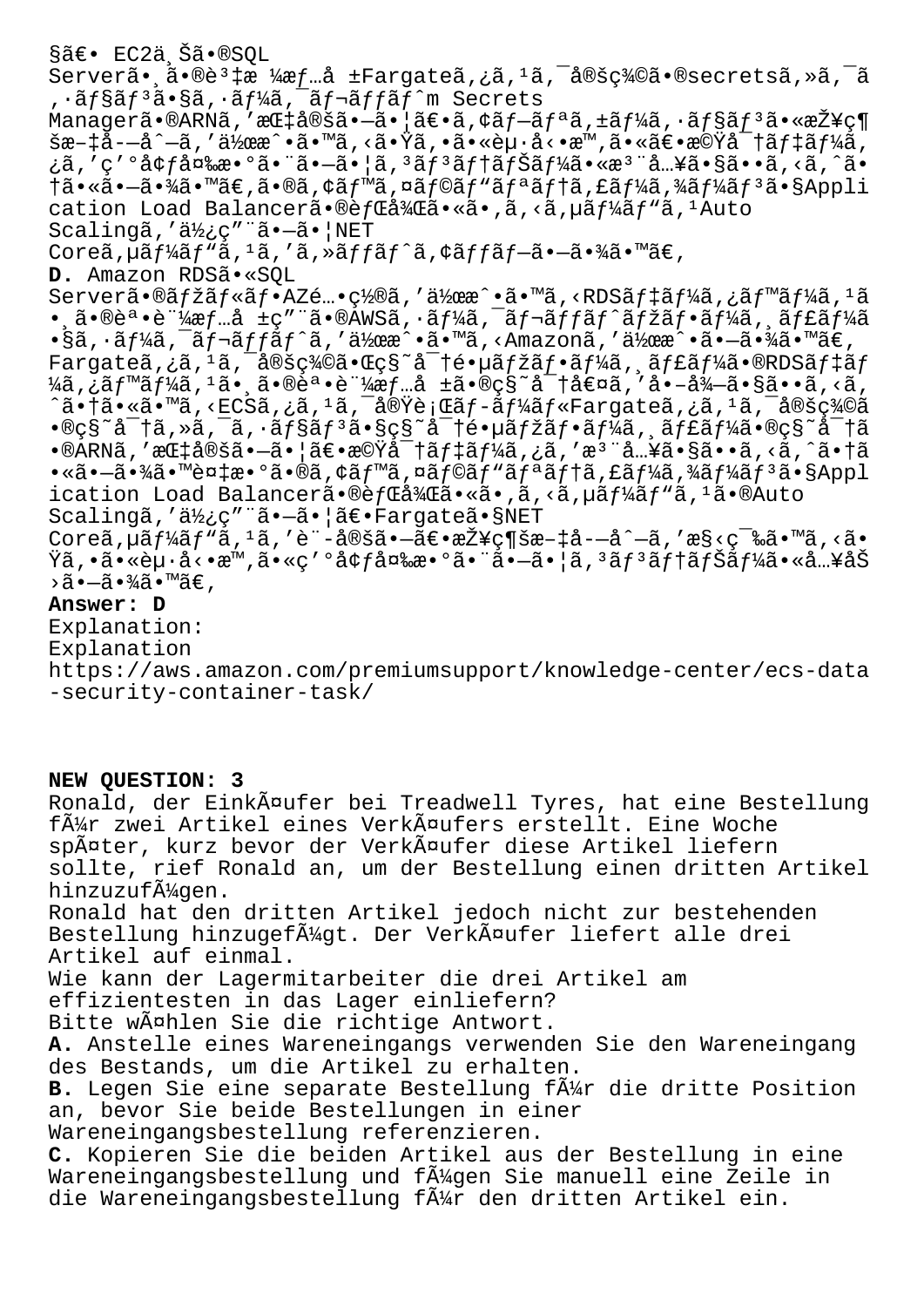Artikel in der Bestellung und eine zweite Wareneingangsbestellung, um die dritte Artikel zu erhalten. **Answer: C**

**NEW QUESTION: 4** DRAG DROP You are developing a SQL Server Analysis Services (SAS) multidimensional project that is configured to source data from a SQL Azure database. You plan to use multiple servers to process different partitions simultaneously. You create and configure a new data source. You need to create a new partition and configure SQL Server Analysis Services (SSAS) to use a remote server to process data contained within the partition. Which three actions should you perform in sequence? (To answer, move the appropriate actions from the list of actions to the answer area and arrange them in the correct order.)

### **Answer:**

Explanation:

Related Posts PCNSE Test Score Report.pdf Exam NS0-403 Blueprint.pdf PL-100 Customized Lab Simulation.pdf Latest C-HANATEC-17 Braindumps Files [C-HRHFC-2111 Valid Braindump](http://www.mitproduct.com/samrock.com.tw/torrent-Test-Score-Report.pdf-738384/PCNSE-exam/)s Sheet Exam C\_THR82\_2111 Success [Reliable C-BW4HANA-27 Study Plan](http://www.mitproduct.com/samrock.com.tw/torrent-Latest--Braindumps-Files-373848/C-HANATEC-17-exam/) [5V0-92.22 Valid Exam Camp Pdf](http://www.mitproduct.com/samrock.com.tw/torrent-Valid-Braindumps-Sheet-405151/C-HRHFC-2111-exam/) Book TAE Free [Exam 1V0-21.20 Material](http://www.mitproduct.com/samrock.com.tw/torrent-Exam--Success-515161/C_THR82_2111-exam/) [New MS-900-KR Test Questions](http://www.mitproduct.com/samrock.com.tw/torrent-Reliable--Study-Plan-404050/C-BW4HANA-27-exam/) [Free AZ-700 E](http://www.mitproduct.com/samrock.com.tw/torrent-Book--Free-727383/TAE-exam/)xam Questions Test DAS-C01 Pdf [New CIPP-US Braindumps Free](http://www.mitproduct.com/samrock.com.tw/torrent-New--Test-Questions-838484/MS-900-KR-exam/) C\_BW4HANA\_24 Valid Test Prep [Reliable H12-891\\_V1.0 Exam](http://www.mitproduct.com/samrock.com.tw/torrent-Free--Exam-Questions-404051/AZ-700-exam/) Materials [100-890 Valid Exa](http://www.mitproduct.com/samrock.com.tw/torrent-Test--Pdf-384840/DAS-C01-exam/)m Book [SCS-C01-KR Latest Test Exper](http://www.mitproduct.com/samrock.com.tw/torrent-Valid-Test-Prep-840405/C_BW4HANA_24-exam/)ience [Reliable GCP-GC-IMP Dumps Free](http://www.mitproduct.com/samrock.com.tw/torrent-Reliable--Exam-Materials-627373/H12-891_V1.0-exam/) Valid 1V0-81.20 Study Notes [Reliable NSE7\\_OTS-6.4 E](http://www.mitproduct.com/samrock.com.tw/torrent-Valid-Exam-Book-727373/100-890-exam/)[xam Simula](http://www.mitproduct.com/samrock.com.tw/torrent-Latest-Test-Experience-738384/SCS-C01-KR-exam/)tions AZ-305 Demo Test [Valid Sales-Cloud-Consultan](http://www.mitproduct.com/samrock.com.tw/torrent-Valid--Study-Notes-273738/1V0-81.20-exam/)[t E](http://www.mitproduct.com/samrock.com.tw/torrent-Reliable--Dumps-Free-272737/GCP-GC-IMP-exam/)xam Testking